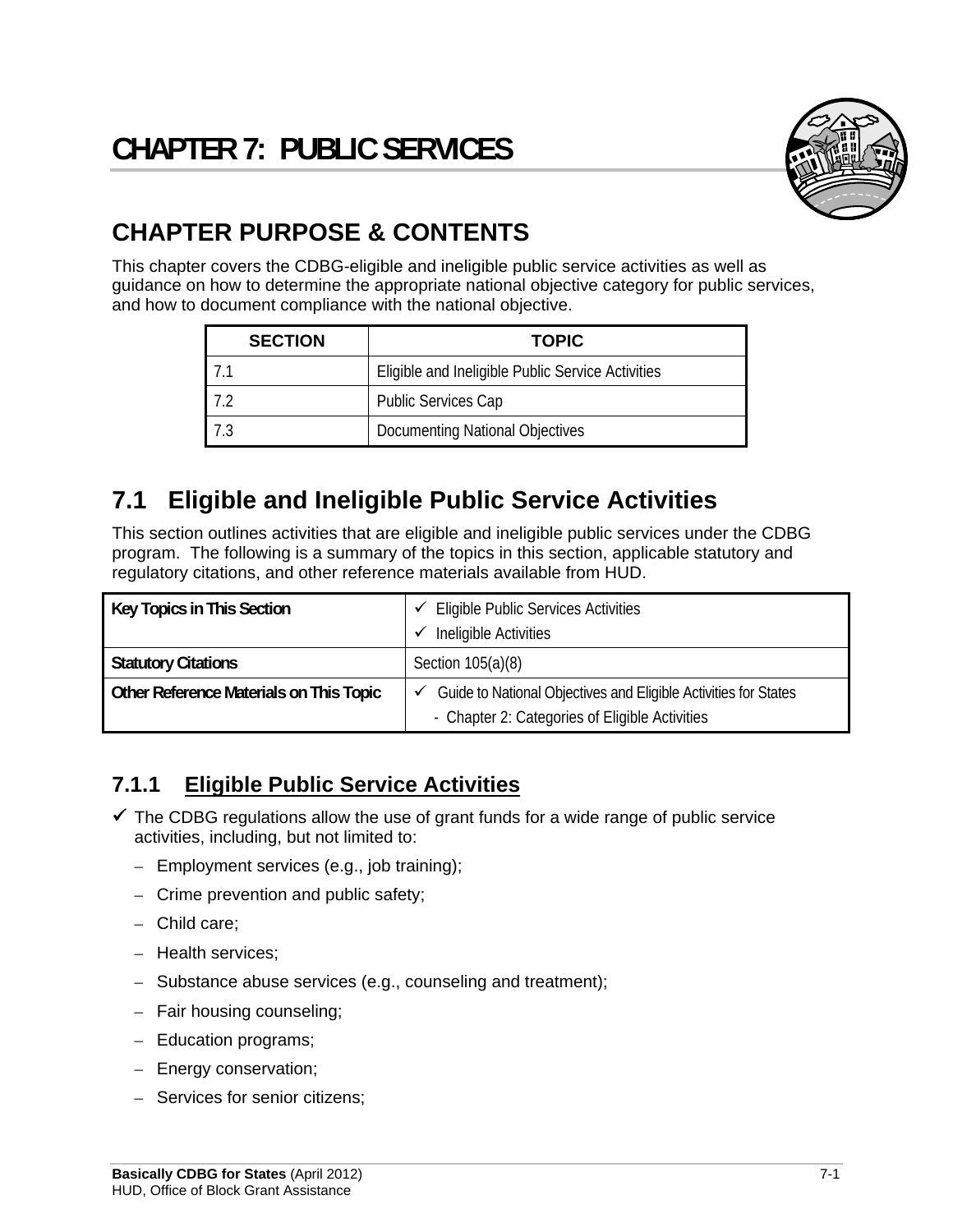

- Services for homeless persons;
- Welfare services (excluding income payments);
- Down payment assistance (also refer to Chapter 4); and
- Recreational services.
- $\checkmark$  CDBG funds may be used to pay for labor, supplies, and material as well as to operate and/or maintain the portion of a facility in which the public service is located. This includes the lease of a facility, equipment, and other property needed for the public service.
- $\checkmark$  To utilize CDBG funds for a public service, the service must be either:
	- A new service; or
	- A quantifiable increase in the level of an existing service which has been provided by the state or another entity on its behalf through state or local government funds in the 12 months preceding the submission of the state's Consolidated Plan Annual Action Plan to HUD.
		- An exception to this requirement may be made if HUD determines that any decrease in the level of a service was the result of events not within the control of the local government.
- $\checkmark$  This provision was put into place to ensure that localities did not use CDBG funds to replace local or state monies to fund essential services typically offered by the local government entity.
- $\checkmark$  Specifically, the public services provision applies in the following manner:
	- If a service is new, it may be funded.
	- If a service is existing, determine whether it was provided by or on behalf of the unit of local government with local or state funding.
	- If it was not provided by or on behalf of the local government with funding from the local government, it may be funded,
	- If it was provided by or on behalf of the local government with funding from the local government, states must determine whether the proposed service will be a quantifiable increase in the level of service. If it can be documented that the service is a quantifiable increase in the level of service, it may be funded.
	- The regulations do not prohibit a state and UGLG from continuing to provide funding to a CDBG-funded public service at the same or decreased level in subsequent program years.

#### **7.1.2 Ineligible Public Service Activities**

 $\checkmark$  The provision of "income payments" is an ineligible CDBG activity if these payments are provided as a grant.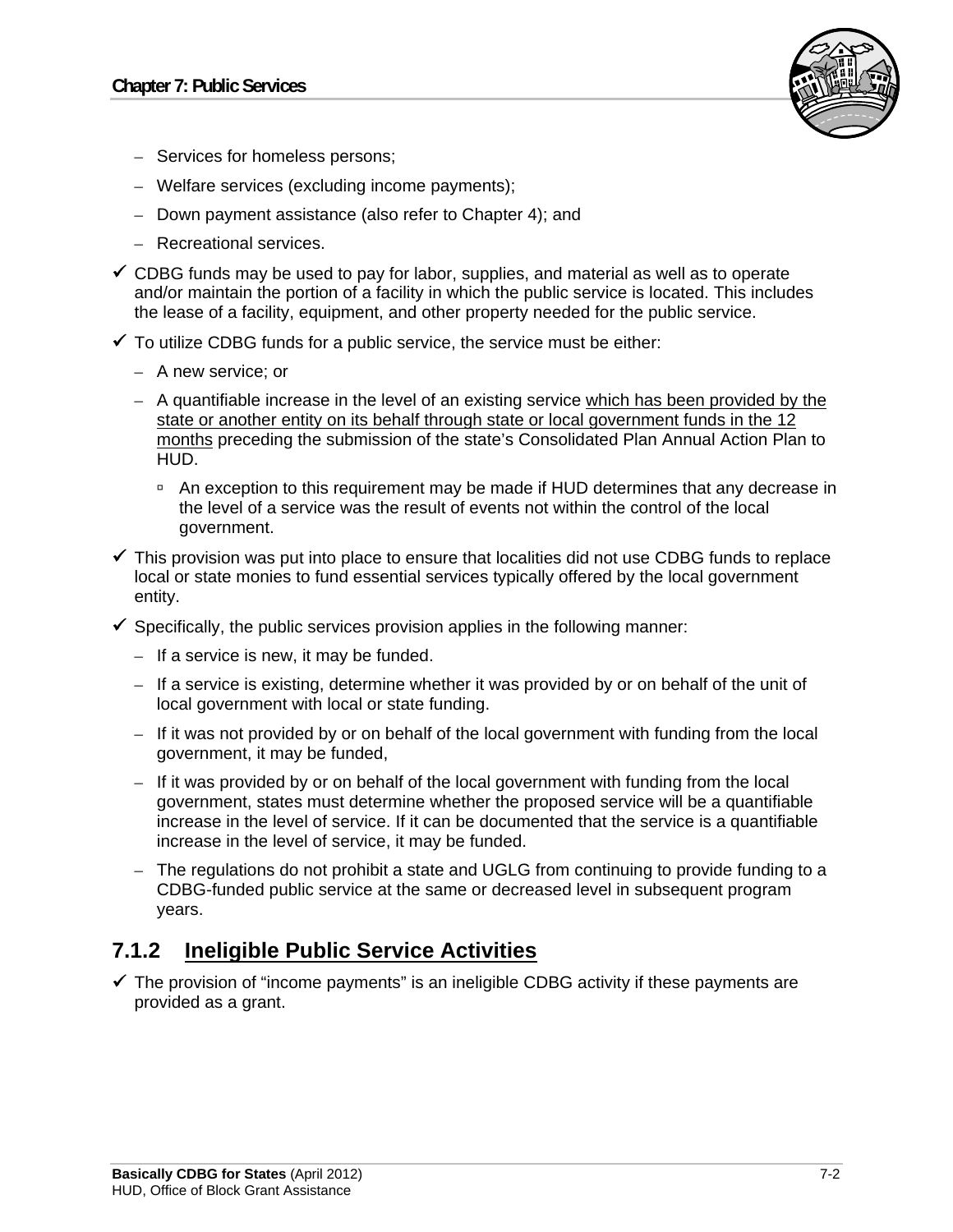

- Income payments are payments to an individual or family, which are used to provide basic services such as food, shelter (including payment for rent, mortgage, and/or utilities) or clothing.
- However, the entitlement rules, which states may use as guidance, note that such expenditures are eligible under the following conditions:
	- □ The income payments do not exceed three consecutive months; and
	- □ The payments are made directly to the provider of such services on behalf of an individual or family.
- Income payments that are provided as a loan are permissible within the public services cap.
- $\checkmark$  Political activities are ineligible.

### **7.2 Public Services Cap**

The following is a summary of the topics in this section, applicable statutory and regulatory citations, and other reference materials available from HUD.

| Key Topics in This Section              | The public services cap                                         |  |
|-----------------------------------------|-----------------------------------------------------------------|--|
|                                         | $\checkmark$ Public services cap exceptions                     |  |
| <b>Statutory Citations</b>              |                                                                 |  |
| Other Reference Materials on This Topic | Guide to National Objectives and Eligible Activities for States |  |
|                                         | - Chapter 2: Categories of Eligible Activities                  |  |

- The total amount of CDBG funds **expended** statewide for public services activities must not exceed 15 percent of the state's yearly allocation of funds *plus* 15 percent of program income received distributed by the state under its method of distribution.
	- Note that this cap applies to the entire state allocation not to the amount of funds allocated by the state to any one UGLG.
- Public services carried out by UGLG subgrantees *are subject to* the 15 percent public services cap.
- $\checkmark$  Because the public services category covers numerous important activities but is limited by the 15 percent cap, States and UGLG should make efforts to see if a service type activity meets another CDBG eligibility category. For example, removing graffiti from public buildings is a public service. However assisting private properties with graffiti removal may be better categorized as eligible property rehabilitation activities.
- $\checkmark$  In addition, the CDBG regulations offer flexibility in using CDBG for certain public services, particularly services designed to increase employment opportunities, *outside* of the 15 percent cap. The eligibility options include:
	- Provision of assistance to microenterprises as a separate eligible activity. This includes technical assistance, business support services, and other similar services to owners of microenterprises or persons developing microenterprises;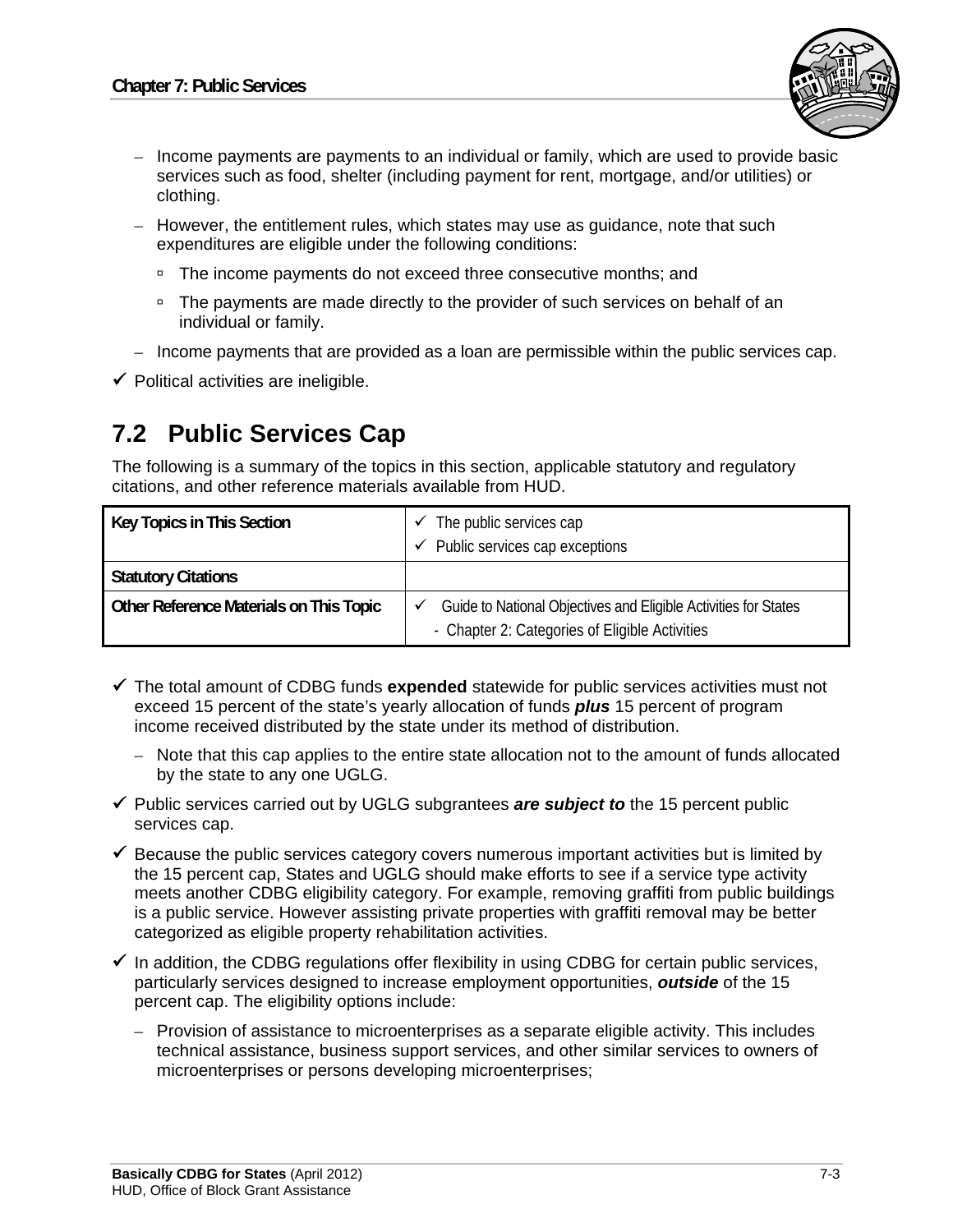

- Certain job training and job placement services are considered to be an activity delivery cost if provided in connection with eligible economic development projects;
- Job training, job placement and other employment support services that are carried out by a qualified 105(a)(15) nonprofit development organization as part of certain types of projects, and which are specifically designed to increase economic opportunities including peer support programs, child care, counseling, transportation and other similar services; and
- Any type of services carried out by a qualified 105(a)(15) nonprofit development organization as part of certain types of projects, pursuant to a strategy as part in a stateapproved CRSA.
- Economic development services carried out *in connection with* special economic development activities also do *not* count against the 15 percent cap. These services include:
	- Outreach efforts to market available assistance;
	- Screening of applicants;
	- Reviewing and underwriting applications for assistance;
	- Preparation of all necessary agreements;
	- Management of assisted activities; and
	- Screening/referral/placement of applicants for jobs generated by CDBG-eligible economic development activities, including training for those persons filling positions.

|                                                                  | <b>Public Services Cap Calculation Example</b> |             |      |  |
|------------------------------------------------------------------|------------------------------------------------|-------------|------|--|
| CDBG annual allocation amount                                    |                                                | \$1,000,000 |      |  |
| Plus distributed program income                                  |                                                | $+100,000$  |      |  |
| Equals amount subject to cap                                     |                                                | \$1,100,000 |      |  |
| Multiplied by 15%                                                |                                                |             | 0.15 |  |
| Equals maximum funds that can be expended for public<br>services |                                                | \$165,000   |      |  |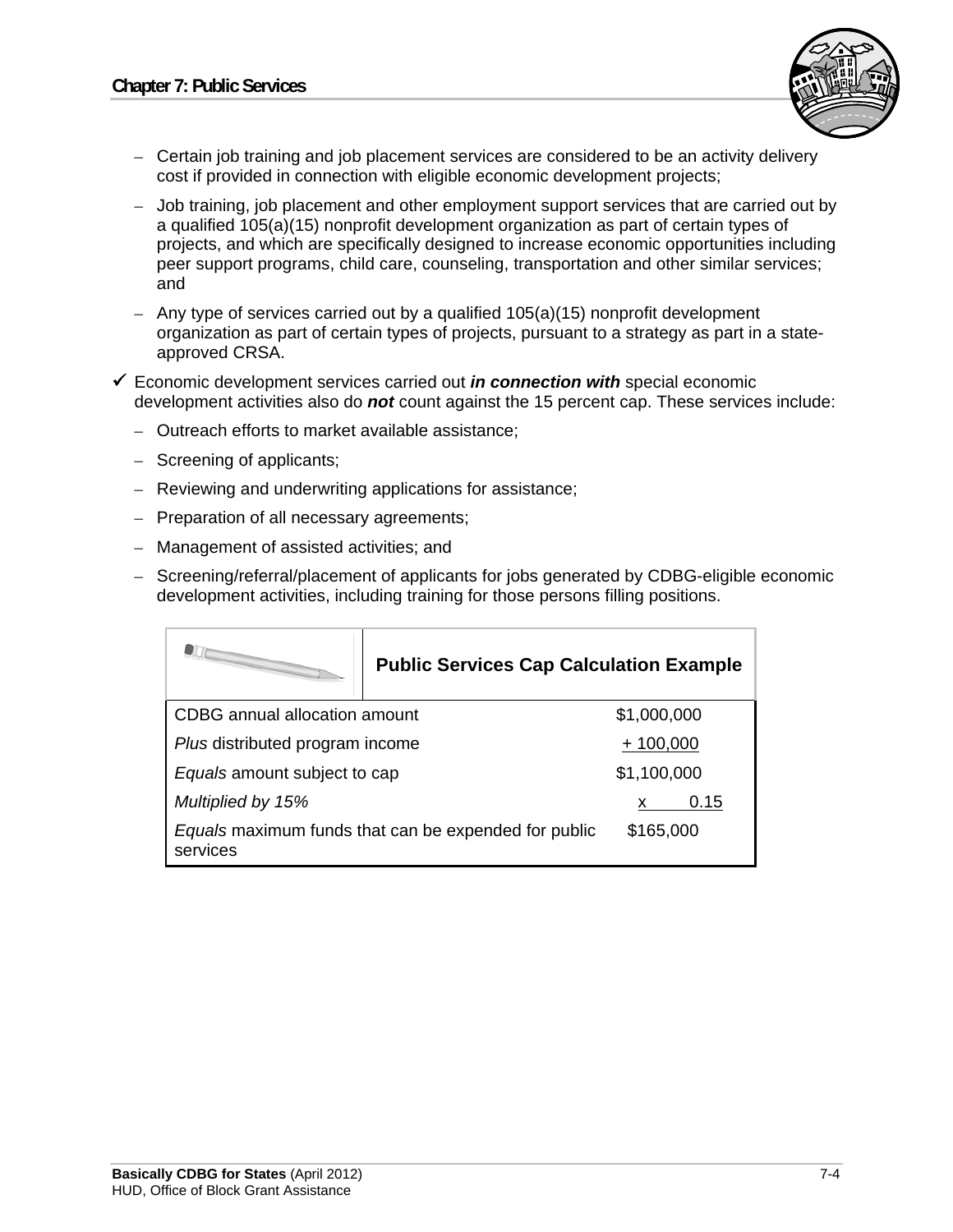

# **7.3 Documenting National Objectives**

The following is a summary of the topics in this section, applicable statutory and regulatory citations, and other reference materials available from HUD.

| Key Topics in This Section              | ← LMI Benefit National Objective                                                                                  |  |  |
|-----------------------------------------|-------------------------------------------------------------------------------------------------------------------|--|--|
|                                         | <b>Slum/Blight National Objective</b><br>✓                                                                        |  |  |
|                                         | <b>Urgent Needs National Objective</b><br>✓                                                                       |  |  |
| <b>Statutory Citations</b>              | Section 101(c), Section 104(b), Section 105(c)                                                                    |  |  |
| Other Reference Materials on This Topic | Guide to National Objectives and Eligible Activities for States<br>✓<br>- Chapter 3: Meeting a National Objective |  |  |

#### **7.3.1 National Objective Summary Chart**

 $\checkmark$  The following chart summarizes the national objective options related to public services. The text below provides additional details. For a complete copy of the matrix codes and national objectives chart, please see the IDIS chapter of this manual.

| <b>HUD</b>            | <b>Activity</b>                  | LMA          | <b>LMC</b> | <b>LMH</b> | <b>LMJ</b>   | <b>SBA</b> | <b>SBS</b> | <b>URG</b> |
|-----------------------|----------------------------------|--------------|------------|------------|--------------|------------|------------|------------|
| <b>Matrix</b><br>Code |                                  |              |            |            |              |            |            |            |
|                       |                                  |              |            |            |              |            |            |            |
| $\overline{5}$        | <b>Public Services (General)</b> |              |            | N          | N            |            | N          |            |
| 05A                   | <b>Senior Services</b>           | $\mathsf{N}$ |            | N          | N            |            | N          |            |
| 05B                   | <b>Handicapped Services</b>      | N            |            | N          | N            |            | N          |            |
| 05C                   | <b>Legal Services</b>            |              |            | N          | N            |            | N          |            |
| 05D                   | <b>Youth Services</b>            | $\mathsf{N}$ |            | N          | N            |            | N          |            |
| 05E                   | <b>Transportation Services</b>   |              |            | N          | N            |            | N          |            |
| 05F                   | <b>Substance Abuse Services</b>  |              |            | N          | N            |            | N          |            |
| 05G                   | Battered and Abused              | N            |            | N          | N            |            | N          |            |
|                       | Spouses                          |              |            |            |              |            |            |            |
| 05H                   | <b>Employment Training</b>       |              |            | N          | N            |            | N          |            |
| 051                   | <b>Crime Awareness</b>           |              |            | N          | N            |            | N          |            |
| 05J                   | <b>Fair Housing Activities</b>   |              |            | N          | N            |            | N          |            |
|                       | (Subject to Pub. Services        |              |            |            |              |            |            |            |
|                       | Cap)                             |              |            |            |              |            |            |            |
| 05K                   | Tenant/Landlord                  | N            |            | N          | N            |            | N          |            |
|                       | Counseling                       |              |            |            |              |            |            |            |
| 05L                   | <b>Child Care Services</b>       | N            |            | N          | N            |            | N          |            |
| 05M                   | <b>Health Services</b>           |              |            | N          | N            |            | N          |            |
| 05N                   | Abused and Neglected             | N            |            | N          | N            |            | N          |            |
|                       | Children                         |              |            |            |              |            |            |            |
| 050                   | <b>Mental Health Services</b>    |              |            | N          | N            |            | N          |            |
| 05P                   | Screening for Lead Based         | N            |            | N          | N            |            | N          |            |
|                       | Paint/Lead Hazards               |              |            |            |              |            |            |            |
| 05Q                   | <b>Subsistence Payments</b>      | N            |            | N          | $\mathsf{N}$ |            | N          |            |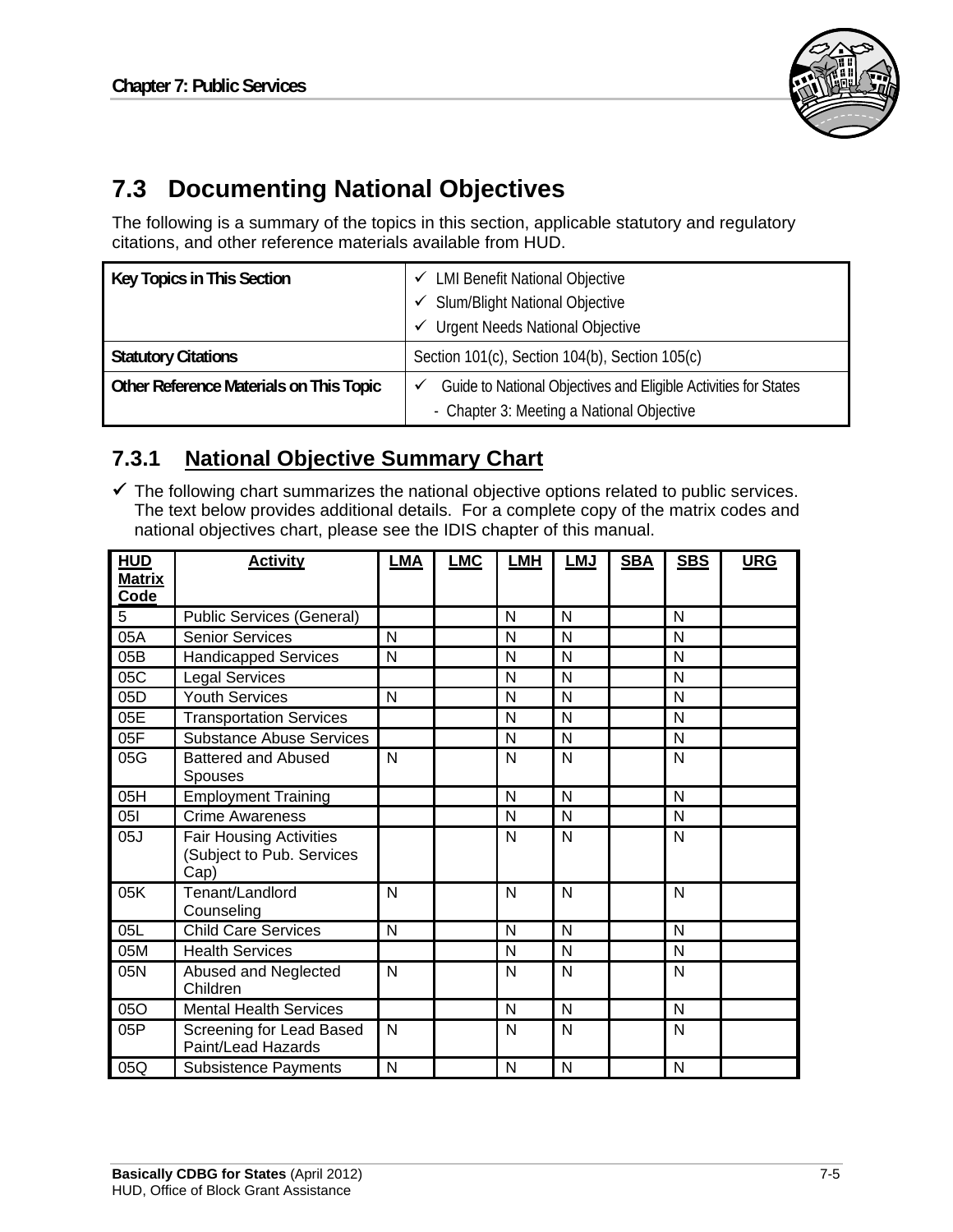

| 05R | Homeownership<br>Assistance (not direct) | N | N | N |   | N |   |
|-----|------------------------------------------|---|---|---|---|---|---|
| 05S | <b>Rental Housing Subsidies</b>          | N | N |   |   | N |   |
| 05T | <b>Security Deposits</b>                 | N | N | N |   | N |   |
| 05U | <b>Housing Counseling</b>                | Ν |   |   | N | Ν | N |

#### **7.3.2 LMI Benefit National Objective**

- $\checkmark$  CDBG-funded public service activities are typically categorized under the LMI Benefit National Objective as either Area Benefit or Limited Clientele activities. As shown in exhibit 7-1 below, the distinguishing factor between the two categories is whether the service will be offered to *all* residents of a particular LMI income area *or* to a particular group of LMI residents in the entire community.
- $\checkmark$  Under the Area Benefit criteria, the public service must be offered to **all** residents of an area where at least 51 percent of the residents are LMI. The area must be clearly delineated by the State and must be primarily residential.
- $\checkmark$  To document qualification of public service activities under this objective:
	- Maintain records of the boundaries of the service area;
	- Document that the area is primarily residential (e.g., zoning map); and
	- Document the income characteristics of households in the service area (i.e., Census data/American Community Survey data).
- $\checkmark$  Limited Clientele activities benefit a specific targeted group of persons of which at least 51 percent must be LMI. In order to meet the LMI Limited Clientele criteria, the activity must:
	- Serve at least 51 percent LMI, as evidenced by documentation and data concerning beneficiary family size and income;
	- Have income-eligibility requirements which limit the service to persons meeting the LMI income requirement, as evidenced by the administering agency's procedures, intake/application forms, income limits, and other sources of documentation;
	- Serve a group primarily presumed to be LMI such as abused children, battered spouses, elderly persons, severely disabled adults, homeless persons, illiterate adults, persons living with AIDS and migrant farm workers; or
	- Be of such a nature and in a location that it may be concluded that the activity's clientele are LMI.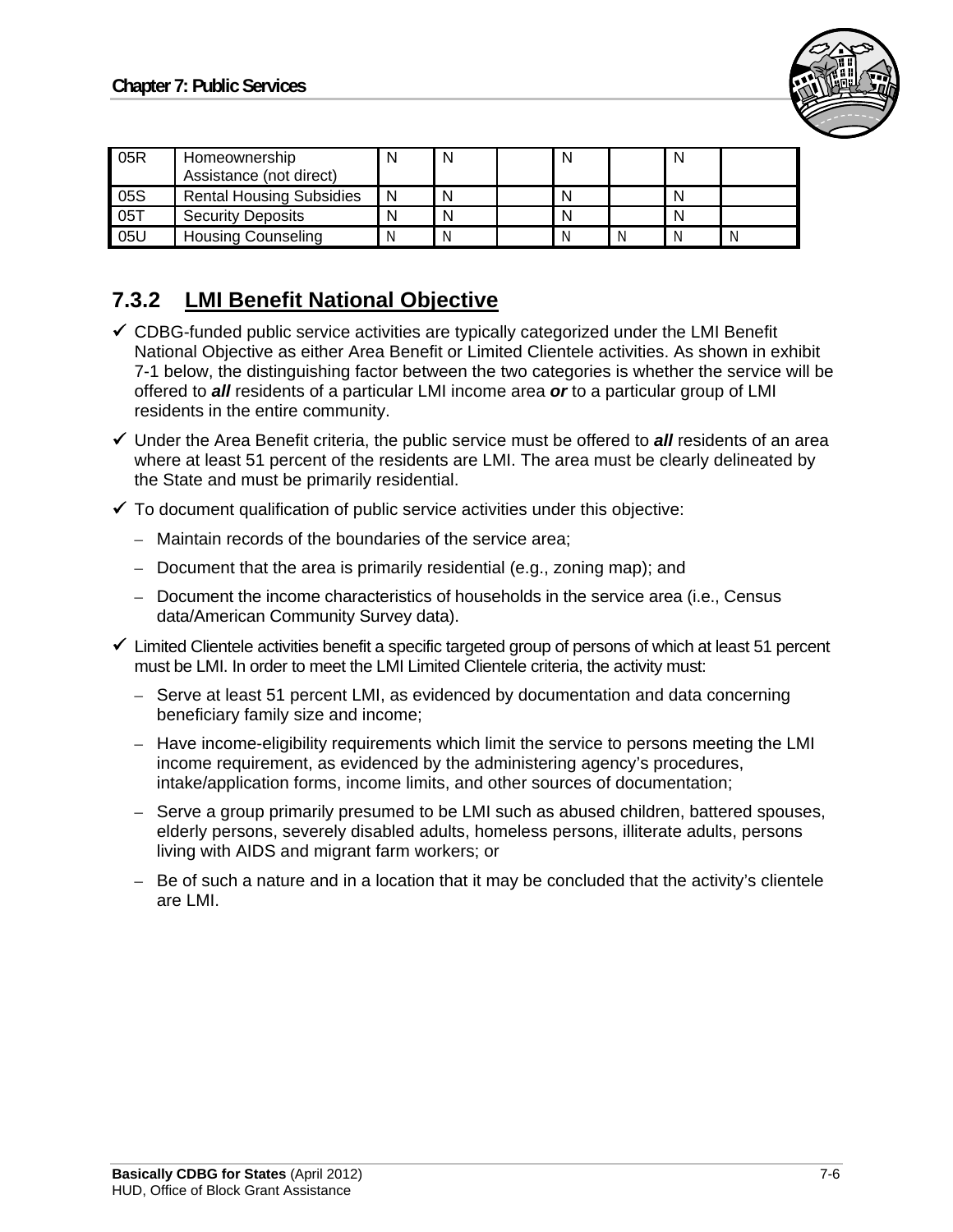

#### **Exhibit 7-1 Determining if a Public Service Activity Qualifies As an Area Benefit or Limited Clientele Activity**

| <b>Issue for Consideration</b>                                                       | If an Area Benefit Activity                                                           | If a Limited Clientele Activity                                                                    |
|--------------------------------------------------------------------------------------|---------------------------------------------------------------------------------------|----------------------------------------------------------------------------------------------------|
| Who will the service be<br>provided to?                                              | All residents of a LMI area (i.e.,<br>area with at least 51 percent<br>LMI residents) | A limited group of persons, either<br>LMI or presumed to be LMI,<br>regardless of where they live  |
| Where will the service be<br>provided?                                               | In a particular neighborhood                                                          | Not specific; could be offered to<br>more than one neighborhood or<br>city- or county-wide         |
| What are the income<br>levels in the area where<br>the service will be<br>delivered? | At least 51 percent LMI<br>residents in area                                          | Not applicable; eligibility based<br>on clients served (but generally at<br>least 51% must be LMI) |

### **7.3.3 Slum/Blight National Objective**

- $\checkmark$  Public service activities that aid in the prevention or elimination of slums or blight in a designated area may qualify under the Slum/Blight National Objective (Area Basis). However, this category is rarely used for public service activities due to the fact that the activity must meet the following qualifying criteria:
	- The area in which the activity occurs must be designated as slum or blighted. The following tests apply:
		- <sup>o</sup> The delineated area in which the activity occurs must meet a definition of a slum, blighted, deteriorated or deteriorating area under state or local law;
		- □ The area must also meet either one of the two conditions specified below:
			- At least 25 percent of the properties throughout the area exhibit the following:
				- (a) Physical deterioration of buildings/improvements;
				- (b) Abandonment of properties;
				- (c) Chronic high occupancy turnover rates or chronic high vacancy rates in commercial or industrial buildings;
				- (d) Significant declines in property values or abnormally low property values relative to other areas in the community; or
				- (e) Known or suspected environmental contamination.
			- Public improvements throughout the area are in a general state of deterioration.
		- $\Box$  Documentation must be maintained by the State on the boundaries of the area and the conditions that qualified the area at the time of its designation. The designation of an area as slum or blighted must be re-determined every 10 years for continued qualifications